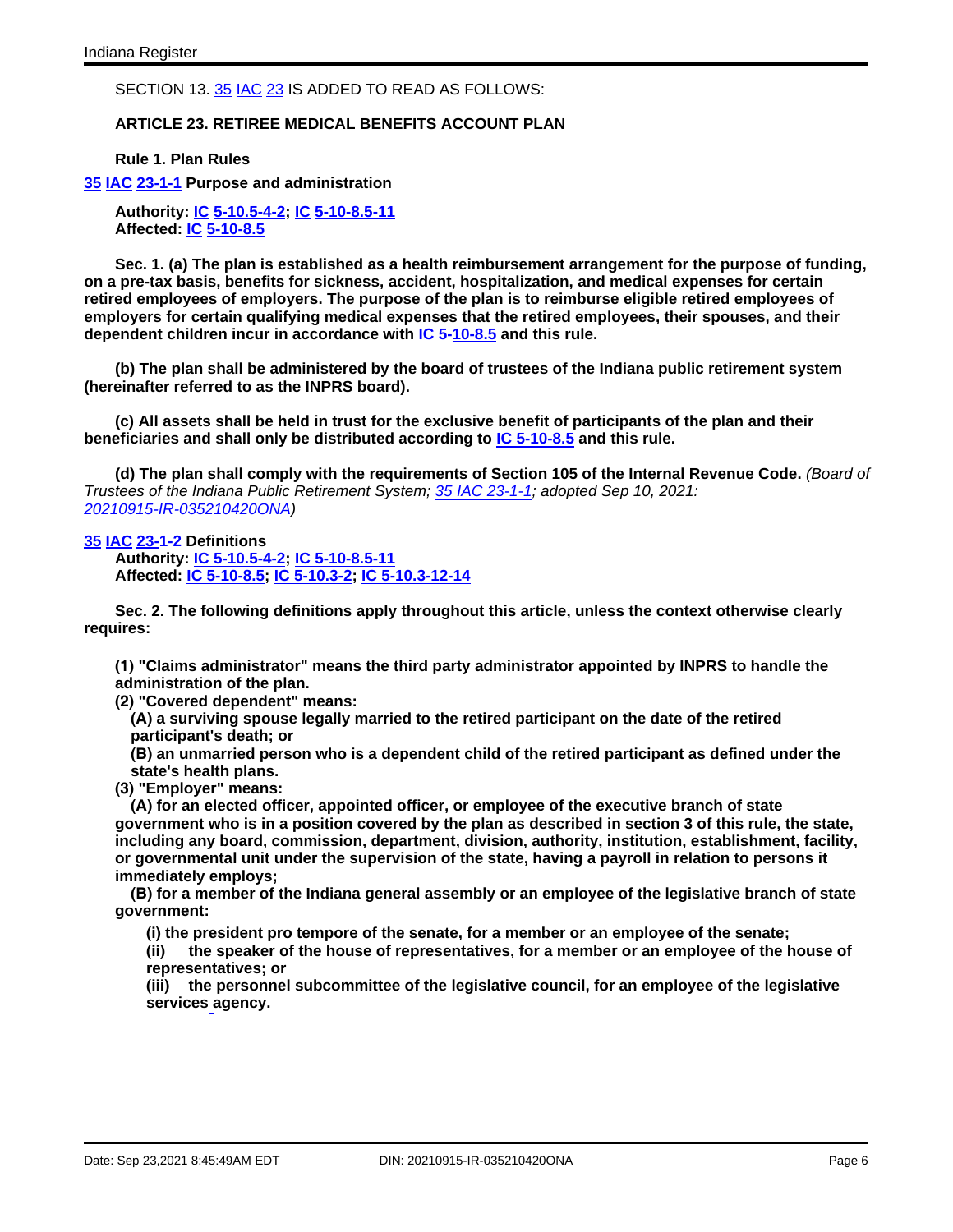(**C) the Indiana supreme court, for a member or employee of the judicial branch of state government, including:**

**(i) a justice;**

**(ii) a judge;**

**(iii) a prosecuting attorney;**

**(iv) an officer described in section 3(b)(6) of this rule; and**

**(v) an employee of the judicial branch of state government, including an employee of any board, commission, department, division, authority, institution, establishment, facility, or governmental unit under the supervision of the judicial branch, having a payroll in relation to persons it immediately employs.**

**(4) "Plan" means the retirement medical benefits account plan established under IC 5-10-8.5.**

**(5) "Plan year" means the twelve (12) month period commencing each July 1 and ending the following June 30.**

**(6) Qualifying expenses" means:**

**(A) premiums paid under part B of title XVIII of the Social Security Act, relating to supplementary medical insurance for the aged;**

**(B) contributions under a fully-insured policy or self-funded plan or program providing group or individual coverage to the retired participant or covered dependents covering medical care as defined in section 213(d)(1)(A) and (B) of the Social Security Act for medical, dental, and vision benefits; and**

**(C) premiums paid for tax-qualified long-term care insurance subject to limitations in section 213(d)(10) of the Internal Revenue Code;**

**(D) the following amounts that are excluded from qualifying benefits:**

**(i) expenses paid, reimbursed, or reimbursable by any insurance, accident, health, or workers' compensation plan;**

**(ii) expenses paid, reimbursed, or reimbursable under an Internal Revenue Code Section 125 plan;**

**(iii) expenses incurred while the individual was neither a retired participant nor a covered dependent; and**

**(iv) expenses the individual is not legally obligated to pay; and**

**(E) expenses for the purchase of a policy, plan, or program providing coverage for expenses in addition to medical care, as defined by section 213(d) of the Internal Revenue Code are qualifying expense only to the extent that such expenses are directly related to the cost of the medical care component. The cost for the medical care component must be reasonable for the type and amount of coverage purchased as determined by the claims administrator and must be separately stated in the insurance contract, billing statement, or other documentation accepted by the claims administrator.**

**(7) "Retired participant" means:**

(A) a participant who is eligible for a normal, an unreduced, or a disability benefit of the public **employees' retirement fund established under IC [5-10.3-2](http://www.in.gov/legislative/iac/ic?t=5&a=10.3&c=2) on the participant's last day of service; (B) a participant who has completed at least ten (10) years of service as an elected or appointed officer on the participant's last day as an elected or appointed officer. For purposes of calculating whether a participant has sufficient years of service under this clause:**

**(i) if a participant has years of service with more than one (1) employer in a position covered** by the plan, the years of service are the sum of all the participant's years of service in a **position covered by the plan with all employers; and**

**(ii) effective July 1, 2013, a partial year of service completed by the participant shall be considered to be one (1) complete year of service; or**

**(C) a participant who is a member of the public employees' defined contribution plan established under IC [5-10.3-12](http://www.in.gov/legislative/iac/ic?t=5&a=10.3&c=12) who is of normal retirement age as defined by IC [5-10.3-12-14](http://www.in.gov/legislative/iac/ic?t=5&a=10.3&c=12&s=14) on their last day of service, and whose last day of service is after June 30, 2021. Years of service that are** purchased by or on behalf of a participant in order for the participant to be eligible for a benefit **will not be included in determining the participant's eligibility for benefits or amount of benefits under this plan.** (Board of Trustees of the Indiana Public Retirement System; 35 IAC [23-1-2;](http://www.in.gov/legislative/iac/iac_title?iact=35&iaca=23) adopted Sep 10, 2021: [20210915-IR-035210420ONA\)](http://www.in.gov/legislative/iac/irdin.pdf?din=20210915-IR-035210420ONA)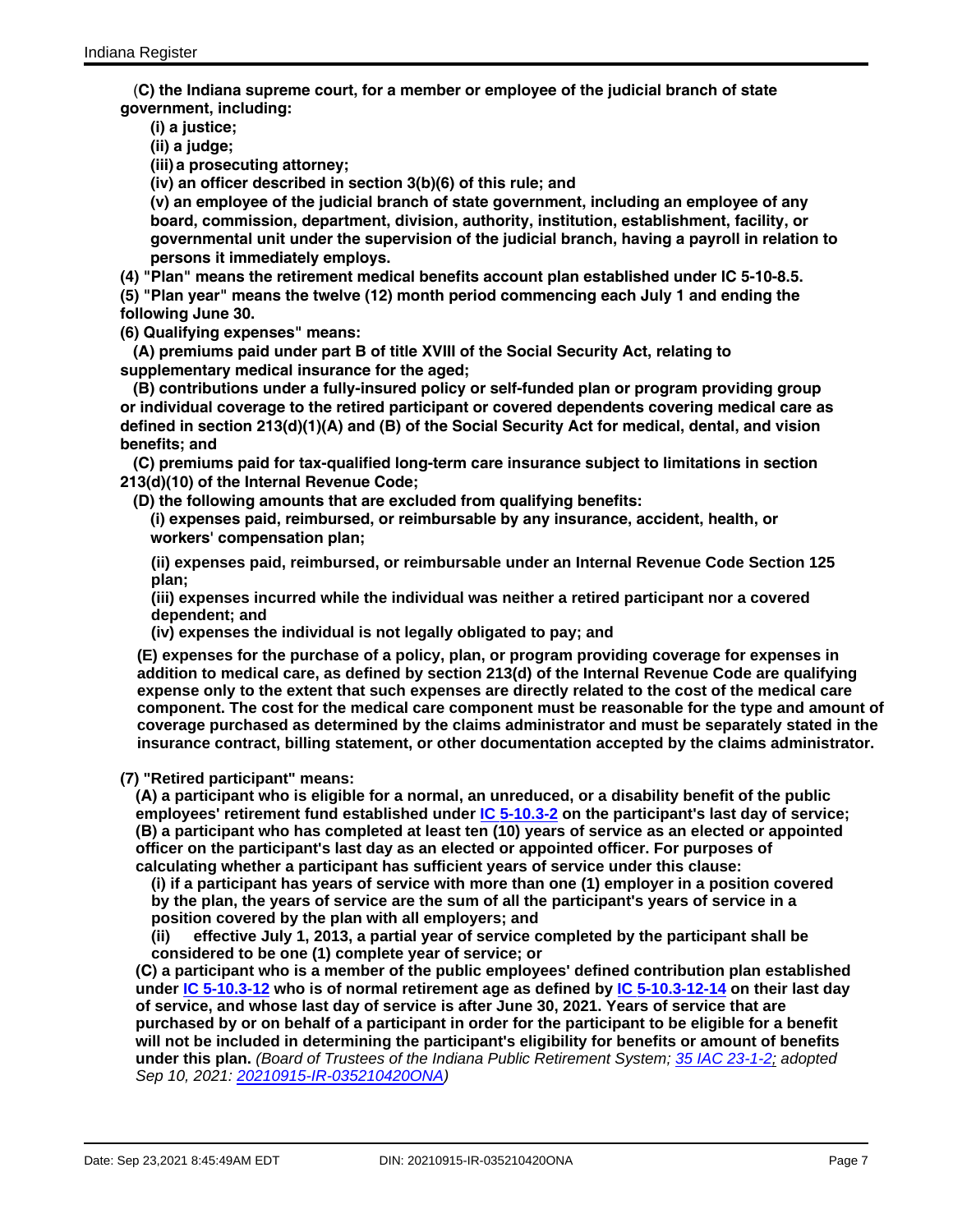# **[35 IAC 23-1-3](http://www.in.gov/legislative/iac/iac_title?iact=35&iaca=23) Participation in the plan**

**Authority: [IC 5-10.5-4-2;](http://www.in.gov/legislative/iac/ic?t=5&a=10.5&c=4&s=2) IC [5-10-8.5-11](http://www.in.gov/legislative/iac/ic?t=5&a=10&c=8.5&s=11) Affected: [IC 5-10-8-6;](http://www.in.gov/legislative/iac/ic?t=5&a=10&c=8&s=6) IC [5-10-8.5;](http://www.in.gov/legislative/iac/ic?t=5&a=10&c=8.5) IC [10-12-1-3;](http://www.in.gov/legislative/iac/ic?t=10&a=12&c=1&s=3) IC [33-23-5-10;](http://www.in.gov/legislative/iac/ic?t=33&a=23&c=5&s=10) [IC 33-38-5-7;](http://www.in.gov/legislative/iac/ic?t=33&a=38&c=5&s=7) [IC 33-39-6-2](http://www.in.gov/legislative/iac/ic?t=33&a=39&c=6&s=2)**

**Sec. 3. (a) Employees eligible to participate in the plan is governed by [IC 5-10-8.5-1](http://www.in.gov/legislative/iac/ic?t=5&a=10&c=8.5&s=1) and this section.**

**(b) An employee is eligible to participate in the plan if the employee is classified as a full-time employee by their employer and falls under one (1) of the following categories:**

**(1) Employees of the executive, legislative, or judicial branch of state government except as provided in subsection (c).**

**(2) State-elected officers.**

**(3) Officers appointed to fill state-elected office vacancies.**

**(4) Members of the general assembly.**

**(5) Elected officers paid by the state.**

**(6) Officers paid by the state under [IC 33-23-5-10,](http://www.in.gov/legislative/iac/iac_title?iact=35&iaca=23) [IC 33-38-5-7,](http://www.in.gov/legislative/iac/ic?t=33&a=38&c=5&s=7) or [IC 33-39-6-2.](http://www.in.gov/legislative/iac/ic?t=33&a=39&c=6&s=2)**

**(7) Employees of the state police department who waived coverage under a common and unified plan of self-insurance provided under [IC 5-10-8-6](http://www.in.gov/legislative/iac/ic?t=5&a=10&c=8&s=6) prior to July 1, 2011.**

**(8) Employees of the state police department who make a timely election to participate under subsection (d) as provided under [IC 5-10-8.5-9.5](http://www.in.gov/legislative/iac/ic?t=5&a=10&c=8.5&s=9.5) or [IC 5-10-8.5-9.6.](http://www.in.gov/legislative/iac/ic?t=5&a=10&c=8.5&s=9.6)**

**(c) The following individuals are not eligible to participate in the plan:**

**(1) Conservation officers of the department of natural resources.**

**(2) Employees of the state excise police.**

**(3) Employees of the state police department other than those described in subsection (b)(7) and (b)(8).**

**(d) State police employees must:**

**(1) provide INPRS satisfactory evidence of the waiver under (b)(7)** [subsection (b)(7)]**;**

**(2) have made a one (1) time irrevocable election to participate in the plan between July 1, 2011, and August 31, 2011, if the employee:**

**(A) is a former employee of the executive, legislative, or judicial branch of state government (other than an employee described in subsection (c));**

**(B) left employment described in subdivision (d)(2)(A)** [clause (A)] **after June 30, 2007, and before July 1, 2011, and was subsequently employed by the state police department in a job classification which precludes eligibility for benefits as defined in IC [10-12-1-3](http://www.in.gov/legislative/iac/ic?t=10&a=12&c=1&s=3) (related to participation in the state police pension and benefit programs); and**

**(C) remains employed by the state police department on July 1, 2011, in a job classification which precludes the employee's eligibility for benefits as defined in IC [10-12-1-3,](http://www.in.gov/legislative/iac/ic?t=10&a=12&c=1&s=3) and such individual will be an eligible employee as defined in subsection (b)(8).**

**If such individual eligible to make the election under this subsection does not make such election in** the time prescribed, such individual will not be a participant in the plan with respect to service as an **employee of the state police department. Any service with the state police department after June 30,** 2011, will not be included for any purpose under this plan. An individual electing to participate in the **plan under this subsection cannot also be a participant in any retiree medical benefit plan or program maintained by or under the auspices of the state police department.**

(3) make an election to participate in the plan not later than sixty (60) days after the individual **becomes an employee of the state police department in a job classification which precludes eligibility for benefits as defined in IC [10-12-1-3](http://www.in.gov/legislative/iac/ic?t=10&a=12&c=1&s=3) if the person:**

**(A) is a former employee of the executive, legislative, or judicial branch of state government (other than an employee described in subsection (c));**

**(B) left employment described in clause (A) after June 30, 2011; and**

**(C) subsequently becomes employed by the state police department in a job classification which precludes eligibility for benefits as defined in IC [10-12-1-3](http://www.in.gov/legislative/iac/ic?t=10&a=12&c=1&s=3) (related to participation in the state police pension and benefit programs).**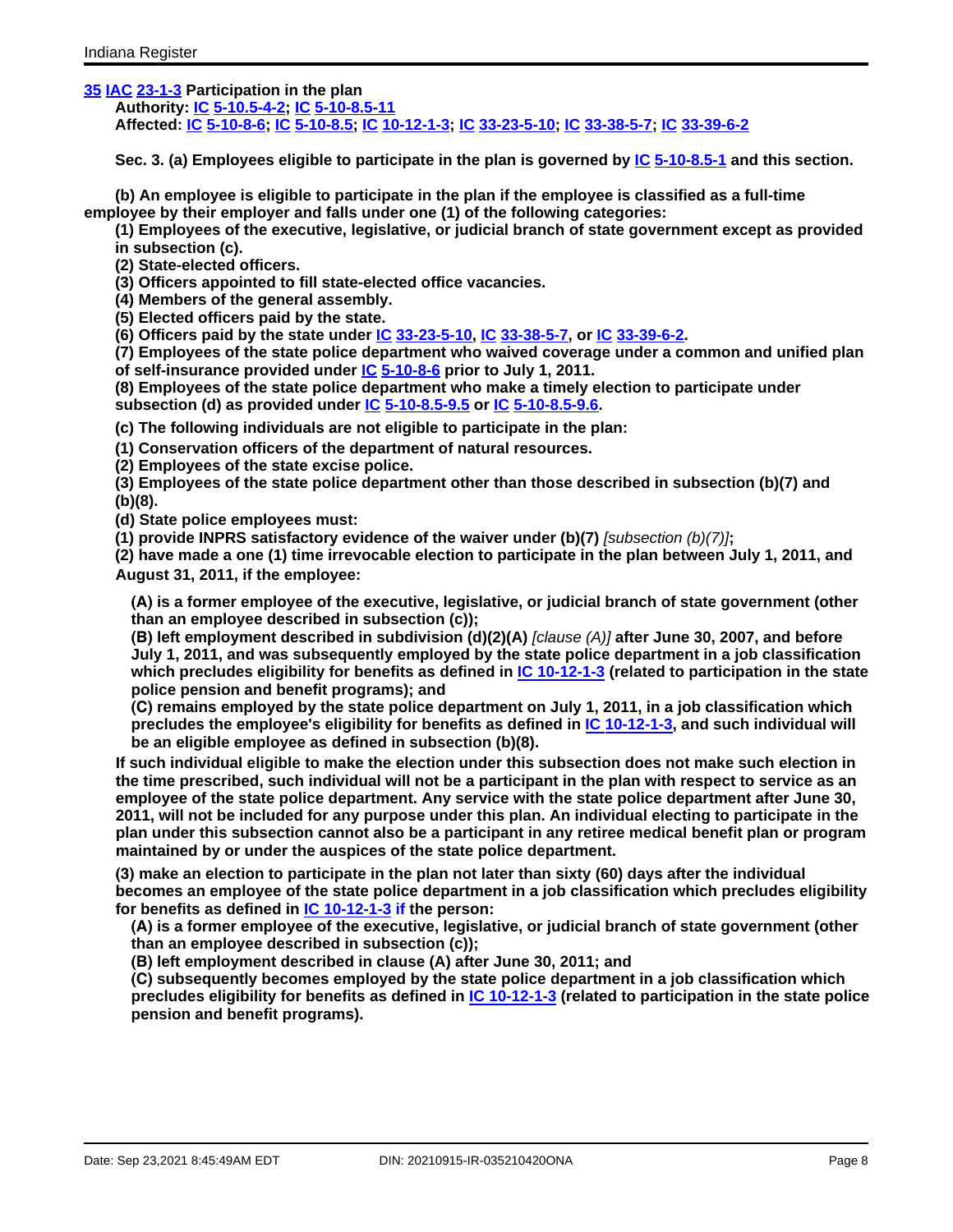If such election is not made for an individual under this subsection, the right to make the election under **subsection (b)(8) shall be forfeited. An individual electing to participate in the plan under this subsection** cannot also be a participant in any retiree medical benefit plan or program maintained by or under the **auspices of the state police department.** (Board of Trustees of the Indiana Public Retirement System; 35 [IAC](http://www.in.gov/legislative/iac/iac_title?iact=35&iaca=23) [23-1-3;](http://www.in.gov/legislative/iac/iac_title?iact=35&iaca=23) adopted Sep 10, 2021: [20210915-IR-035210420ONA\)](http://www.in.gov/legislative/iac/irdin.pdf?din=20210915-IR-035210420ONA)

**35 IAC [23-1-4](http://www.in.gov/legislative/iac/iac_title?iact=35&iaca=23) Entitlement to receive benefits Authority: IC [5-10.5-4-2;](http://www.in.gov/legislative/iac/ic?t=5&a=10.5&c=4&s=2) IC [5-10-8.5-11](http://www.in.gov/legislative/iac/ic?t=5&a=10&c=8.5&s=11) Affected: IC [5-10-8.5](http://www.in.gov/legislative/iac/ic?t=5&a=10&c=8.5&s=15)**

**Sec. 4. Only a retired participant and the retired participant's covered dependents are entitled to receive benefits from the plan.** (Board of Trustees of the Indiana Public Retirement System; 35 IAC [23-1-4;](http://www.in.gov/legislative/iac/iac_title?iact=35&iaca=23) adopted Sep 10, 2021: [20210915-IR-035210420ONA\)](http://www.in.gov/legislative/iac/irdin.pdf?din=20210915-IR-035210420ONA)

**35 IAC [23-1-5](http://www.in.gov/legislative/iac/iac_title?iact=35&iaca=23) Participant accounts; employer contributions Authority: IC [5-10.5-4-2;](http://www.in.gov/legislative/iac/ic?t=5&a=10.5&c=4&s=2) IC [5-10-8.5-11](http://www.in.gov/legislative/iac/ic?t=5&a=10&c=8.5&s=11) Affected: IC [5-10-8.5-15](http://www.in.gov/legislative/iac/ic?t=5&a=10&c=8.5&s=15)**

**Sec. 5. (a) A reimbursement account shall be established for each participant.**

**(b) On or before June 30 of each year, a participant's employer shall allocate contributions to participant accounts as provided in IC [5-10-8.5-15.](http://www.in.gov/legislative/iac/ic?t=5&a=10&c=8.5&s=15)**

(c) Effective as of June 30 of each year, participant accounts shall be credited or debited with each **account's share of earnings or losses on the investments or deposits of all reimbursement accounts after reduction for the administrative cost of the plan.**

**(d) Maintenance of reimbursement accounts is solely for accounting purposes. Assets are not required to be segregated to any reimbursement account.** (Board of Trustees of the Indiana Public Retirement System; 35 IAC [23-1-5;](http://www.in.gov/legislative/iac/iac_title?iact=35&iaca=23) adopted Sep 10, 2021: [20210915-IR-035210420ONA\)](http://www.in.gov/legislative/iac/irdin.pdf?din=20210915-IR-035210420ONA)

**35 IAC [23-1-6](http://www.in.gov/legislative/iac/iac_title?iact=35&iaca=23) Qualifying expenses**

**Authority: IC [5-10.5-4-2;](http://www.in.gov/legislative/iac/ic?t=5&a=10.5&c=4&s=2) IC [5-10-8.5-11](http://www.in.gov/legislative/iac/ic?t=5&a=10&c=8.5&s=11) Affected: IC [5-10-8.5-18](http://www.in.gov/legislative/iac/ic?t=5&a=10&c=8.5&s=18)**

**Sec. 6. Only qualifying expenses are reimbursable from a retired participant's reimbursement account**

**as determined under IC [5-10-8.5-18](http://www.in.gov/legislative/iac/ic?t=5&a=10&c=8.5&s=18) and this section.** (Board of Trustees of the Indiana Public Retirement System; 35 IAC [23-1-6;](http://www.in.gov/legislative/iac/iac_title?iact=35&iaca=23) adopted Sep 10, 2021: [20210915-IR-035210420ONA\)](http://www.in.gov/legislative/iac/irdin.pdf?din=20210915-IR-035210420ONA)

**35 IAC [23-1-7](http://www.in.gov/legislative/iac/iac_title?iact=35&iaca=23) Payment procedures Authority: IC [5-10.5-4-2;](http://www.in.gov/legislative/iac/ic?t=5&a=10.5&c=4&s=2) IC [5-10-8.5-11](http://www.in.gov/legislative/iac/ic?t=5&a=10&c=8.5&s=11) Affected: IC [5-10-8.5](http://www.in.gov/legislative/iac/ic?t=5&a=10&c=8.5)**

**Sec. 7. (a) In order to be reimbursed for a qualifying expense, a retired participant or covered dependent must file a written claim on a form approved by INPRS with the claims administrator not later than ninety (90) days after the end of the plan year in which the expense was incurred and paid. Claims shall include appropriate supporting documentation as determined by the INPRS claims administrator.**

**(b) The INPRS claims administrator shall determine whether and the amount of any qualifying expense according to the terms of [IC 5-10-8.5](http://www.in.gov/legislative/iac/ic?t=5&a=10&c=8.5) and this rule.** (Board of Trustees of the Indiana Public Retirement System; [35 IAC 23-1-7;](http://www.in.gov/legislative/iac/iac_title?iact=35&iaca=23) adopted Sep 10, 2021: [20210915-IR-035210420ONA\)](http://www.in.gov/legislative/iac/irdin.pdf?din=20210915-IR-035210420ONA)

**[35 IAC 23-1-8](http://www.in.gov/legislative/iac/iac_title?iact=35&iaca=23) Administrative review Authority: IC [5-10.5-4-2;](http://www.in.gov/legislative/iac/ic?t=5&a=10.5&c=4&s=2) IC [5-10-8.5-11](http://www.in.gov/legislative/iac/ic?t=5&a=10&c=8.5&s=11) Affected: IC [5-10-8.5](http://www.in.gov/legislative/iac/ic?t=5&a=10&c=8.5)**

**Sec. 8. The provisions of 35 IAC 1.2-7 apply to the plan.** *(Board of Trustees of the Indiana Public Retirement System; [35 IAC 23-1-8;](http://www.in.gov/legislative/iac/iac_title?iact=35&iaca=23) adopted Sep 10, 2021[: 20210915-IR-035210420ONA\)](http://www.in.gov/legislative/iac/irdin.pdf?din=20210915-IR-035210420ONA)*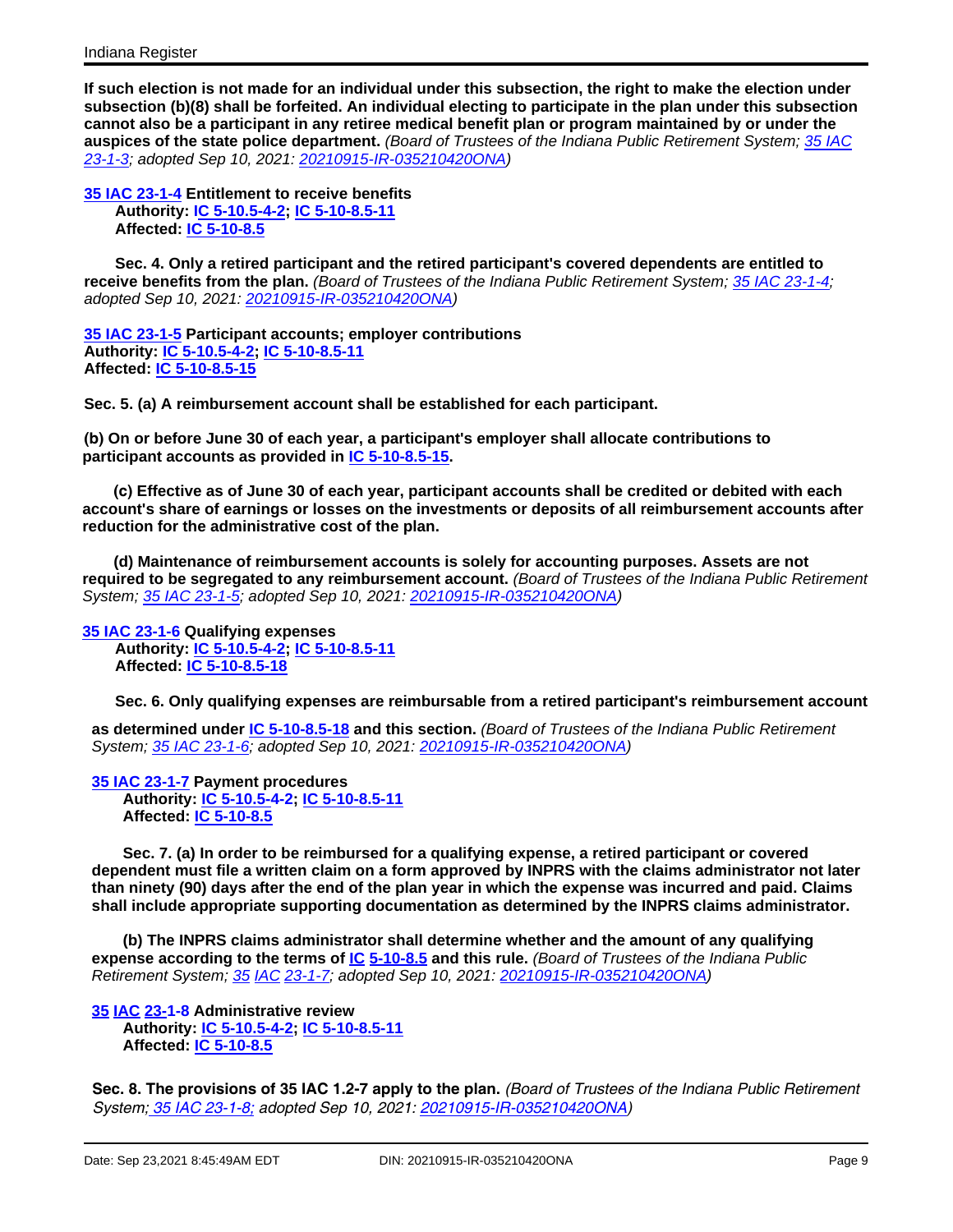**35 IAC [23-1-9](http://www.in.gov/legislative/iac/iac_title?iact=35&iaca=23) Death of eligible employee**

**Authority: [IC 5-10.5-4-2;](http://www.in.gov/legislative/iac/ic?t=5&a=10.5&c=4&s=2) IC [5-10-8.5-11](http://www.in.gov/legislative/iac/ic?t=5&a=10&c=8.5&s=11) Affected: [IC 5-10-8.5;](http://www.in.gov/legislative/iac/ic?t=5&a=10&c=8.5) [IC 5-10.2;](http://www.in.gov/legislative/iac/ic?t=5&a=10.2) [IC 5-10.3-12-14](http://www.in.gov/legislative/iac/ic?t=5&a=10.3&c=12&s=14)**

**Sec. 9. A participant who dies while in the employ of an employer after the date on which the participant became eligible for a normal, unreduced retirement benefit under [IC 5-10.2,](http://www.in.gov/legislative/iac/ic?t=5&a=10.2) [IC 5-10.3,](http://www.in.gov/legislative/iac/ic?t=5&a=10.3) and [35](http://www.in.gov/legislative/iac/iac_title?iact=35&iaca=1.2) [IAC](http://www.in.gov/legislative/iac/iac_title?iact=35&iaca=1.2) 1.2 or was of normal retirement age as defined in [IC 5-10.3-12-14](http://www.in.gov/legislative/iac/ic?t=5&a=10.3&c=12&s=14) and who had not yet terminated employment, will be treated as a retired participant as of the participant's date of death.** (Board of Trustees of the Indiana Public Retirement System; [35 IAC 23-1-9;](http://www.in.gov/legislative/iac/iac_title?iact=35&iaca=23) adopted Sep 10, 2021: [20210915-IR-035210420ONA\)](http://www.in.gov/legislative/iac/irdin.pdf?din=20210915-IR-035210420ONA)

**[35 IAC 23-1-10](http://www.in.gov/legislative/iac/iac_title?iact=35&iaca=23) Reemployed participants Authority: [IC 5-10.5-4-2;](http://www.in.gov/legislative/iac/ic?t=5&a=10.5&c=4&s=2) IC [5-10-8.5-11](http://www.in.gov/legislative/iac/ic?t=5&a=10&c=8.5&s=11) Affected: [IC 5-10-8.5](http://www.in.gov/legislative/iac/ic?t=5&a=10&c=8.5)**

**Sec. 10. (a) A former participant who terminated eligible employment before becoming a retired participant and is reemployed by any state employer shall be treated as a new employee upon such employment. The balance of such employee's reimbursement account shall be zero dollars (\$0) upon reemployment.**

**(b) A retired participant who is reemployed by any state employer shall not be eligible to receive benefits from the plan during the participant's period of reemployment. Such participant's account shall not be set to zero dollars (\$0) upon reemployment. No additional contributions to the retired participants account shall be made during the period of reemployment. When the retired participant terminates state employment, the retired participant will resume access to the participant's plan account.**

**(c) INPRS has sole discretion in determining whether the individual is a reemployed participant for purposes of subsections (a) and (b).** (Board of Trustees of the Indiana Public Retirement System; [35 IAC 23-1-](http://www.in.gov/legislative/iac/iac_title?iact=35&iaca=23) [10;](http://www.in.gov/legislative/iac/iac_title?iact=35&iaca=23) adopted Sep 10, 2021: [20210915-IR-035210420ONA\)](http://www.in.gov/legislative/iac/irdin.pdf?din=20210915-IR-035210420ONA)

**[35 IAC 23-1-11](http://www.in.gov/legislative/iac/iac_title?iact=35&iaca=23) Nonalienation of benefits Authority: [IC 5-10.5-4-2;](http://www.in.gov/legislative/iac/ic?t=5&a=10.5&c=4&s=2) IC [5-10-8.5-11](http://www.in.gov/legislative/iac/ic?t=5&a=10&c=8.5&s=11) Affected: [IC 5-10-8-8.5;](http://www.in.gov/legislative/iac/ic?t=5&a=10&c=8&s=8.5) IC [5-10-8.5](http://www.in.gov/legislative/iac/ic?t=5&a=10&c=8.5)**

**Sec. 11. All benefits and amounts in the plan are exempt from levy, sale, garnishment, attachment, or other legal process. Any attempt to sell, transfer, assign, pledge, encumber, or otherwise dispose of any right to benefits payable is void.** (Board of Trustees of the Indiana Public Retirement System; [35 IAC 23-1-11;](http://www.in.gov/legislative/iac/iac_title?iact=35&iaca=23) adopted Sep 10, 2021: [20210915-IR-035210420ONA\)](http://www.in.gov/legislative/iac/irdin.pdf?din=20210915-IR-035210420ONA)

**[35 IAC 23-1-12](http://www.in.gov/legislative/iac/iac_title?iact=35&iaca=23) Cessation of participation; forfeiture**

**Authority: IC [5-10.5-4-2;](http://www.in.gov/legislative/iac/ic?t=5&a=10.5&c=4&s=2) IC [5-10-8.5-11](http://www.in.gov/legislative/iac/ic?t=5&a=10.5&c=4&s=2) Affected: IC [5-10-8.5](http://www.in.gov/legislative/iac/ic?t=5&a=10&c=8.5)**

**Sec. 12. (a) A retired participant's participation will cease when:**

**(1) the retired participant's reimbursement account is depleted;**

**(2) there have been no reimbursements made from the retired participant's reimbursement account for at least six (6) months and the balance in the reimbursement account is less than five dollars (\$5); or**

**(3) the retired participant has died and any and all covered dependents have died or are no longer classified as covered dependents (whichever occurs first).**

**At such time, the retired participant's reimbursement account will be forfeited.**

**(b) A participant who is not a retired participant ceases participation when the participant:**

**(1) separates from service in a position covered by the plan as described in 35 IAC [21-1-3](http://www.in.gov/legislative/iac/iac_title?iact=35&iaca=21)** [sic, 35 [IAC](http://www.in.gov/legislative/iac/iac_title?iact=35&iaca=23) [23-1-3\]](http://www.in.gov/legislative/iac/iac_title?iact=35&iaca=23) **and IC [5-10-8.5;](http://www.in.gov/legislative/iac/ic?t=5&a=10&c=8.5) and**

(2) does not become reemployed in a position covered by the plan as described in 35 IAC [21-1-3](http://www.in.gov/legislative/iac/iac_title?iact=35&iaca=21) [sic. 35 IAC [23-1-3\]](http://www.in.gov/legislative/iac/iac_title?iact=35&iaca=23) **and IC [5-10-8.5](http://www.in.gov/legislative/iac/ic?t=5&a=10&c=8.5) within thirty (30) days with an employer.**